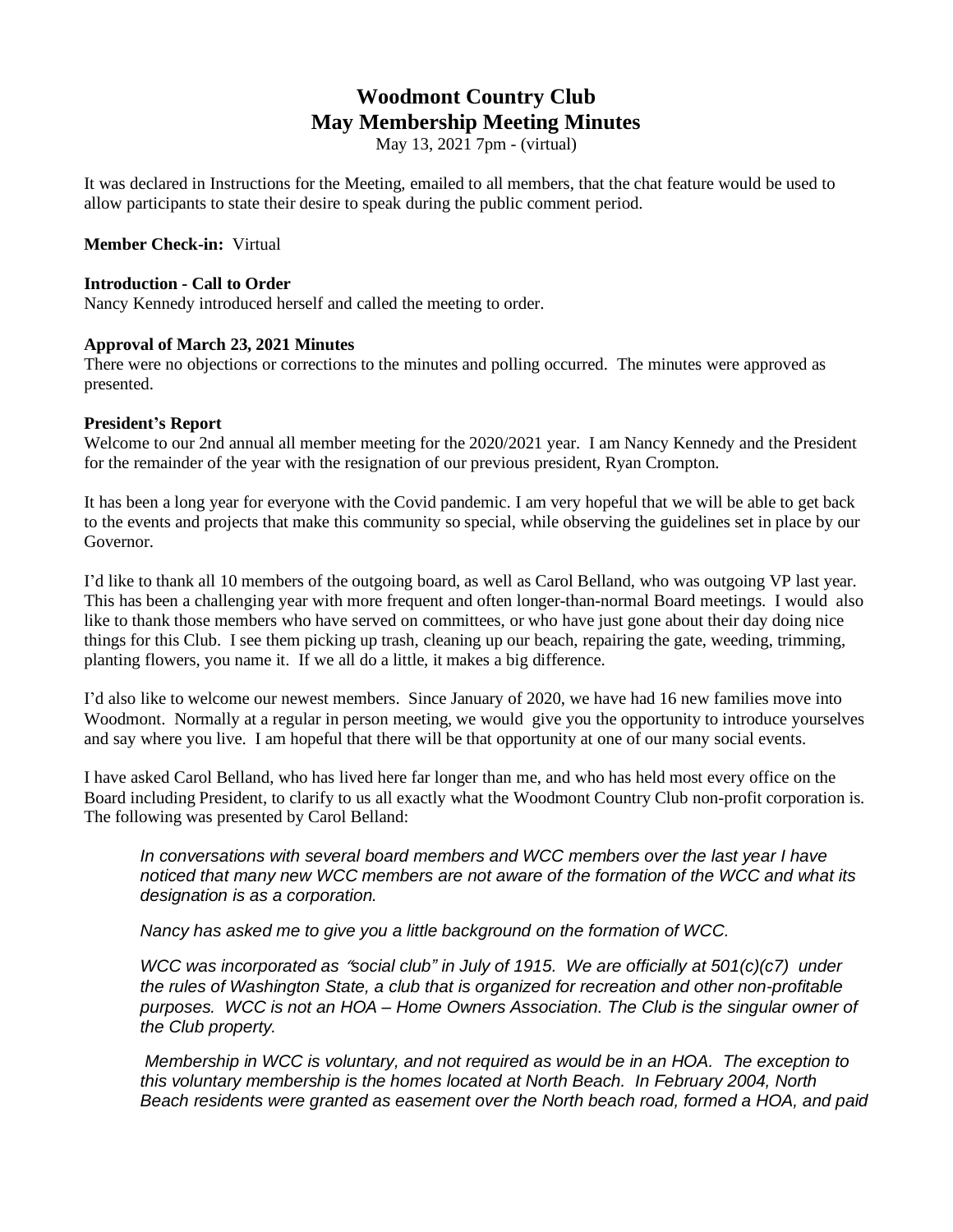*the WCC for this easement. As part of this agreement, North Beach HOA members must be active members in the WCC.*

*The 1915 Articles of Incorporation includes the language* " –*The management of said corporation shall be vested in a Board of (7) trustees, elected from the membership of said corporation, in accordance with the Bylaws of said corporation, hereinafter to be adopted. The officers of the corporation shall be a President, Vice President, Secretary and Treasurer, to be elected from said Board of Trustees." The structure – where the* "*management and control of* affairs in the Club" is "vested in the Board of Trustees" remain true today in article III of our *Bylaws, 106 years later.*

*The deeds to the numerous parcels owned by WCC include the following language:* "*Said* property shall be held in trust by said corporation for the use and benefit of the lot owners in the *Plat of Woodmont Beach, as the same appears of records in the Auditor*'*s office of King County, Washington and shall be used only as a community bathing beach, and for club purposes of the* said grantee. Ownership of a lot in said plat shall entitle the person owning such a lot to all the *privileges of said beach property, club-house and grounds, provided, however that said Club shall at all times have the right to make such rules and regulations for the conduct thereof as may be reasonable and proper. Again, here we are over a century later and our Bylaws, in Article III authorize the Board to* "*create such rules that it may deem necessary for management of the Club."*

*The three rights that are provided to members are listed in our Bylaws:*

- *First right: Active members are entitled to all privileges of the Club facilities*
- *Second right – to hold office on the Board of Trustees*
- *Third right – to "vote on transaction of business at Club business meetings, with only one vote per paid membership.*

*If you would allow me to summarize the above:*

*My own shorthand is this:*

- o *The Club – a nonprofit – owns Club property.*
- o *Membership is purely voluntary.*
- o *Members participate in the governance of the Club by voting for a Board. Board terms are one year. Currently there are not term limits.*
- o *The Board makes and enforces all the rules, subject to the current bylaws. There have been a few projects and improvements that have happened this past year. I would like to thank Ryan Crompton and his crew for donating materials and time to complete the gate extensions. Also, the cement panels at the gate were removed, ivy was removed around the entrance, and around many of our trees, parking was expanded with improvements, and we upgraded our porta-potty with a hand washing station. Also the porta-potty is now open by the tennis courts. We have also had conversations about a new entry design.*

Carol spoke about historical information in a very large box that needs to be scanned and made available for everyone to see. Volunteers would be welcome to help with this project. Rick Devitte has even offered his scanning equipment at his office. She said if there are any questions about the information she has presented to please email the Board at woodmontcc@hotmail.com.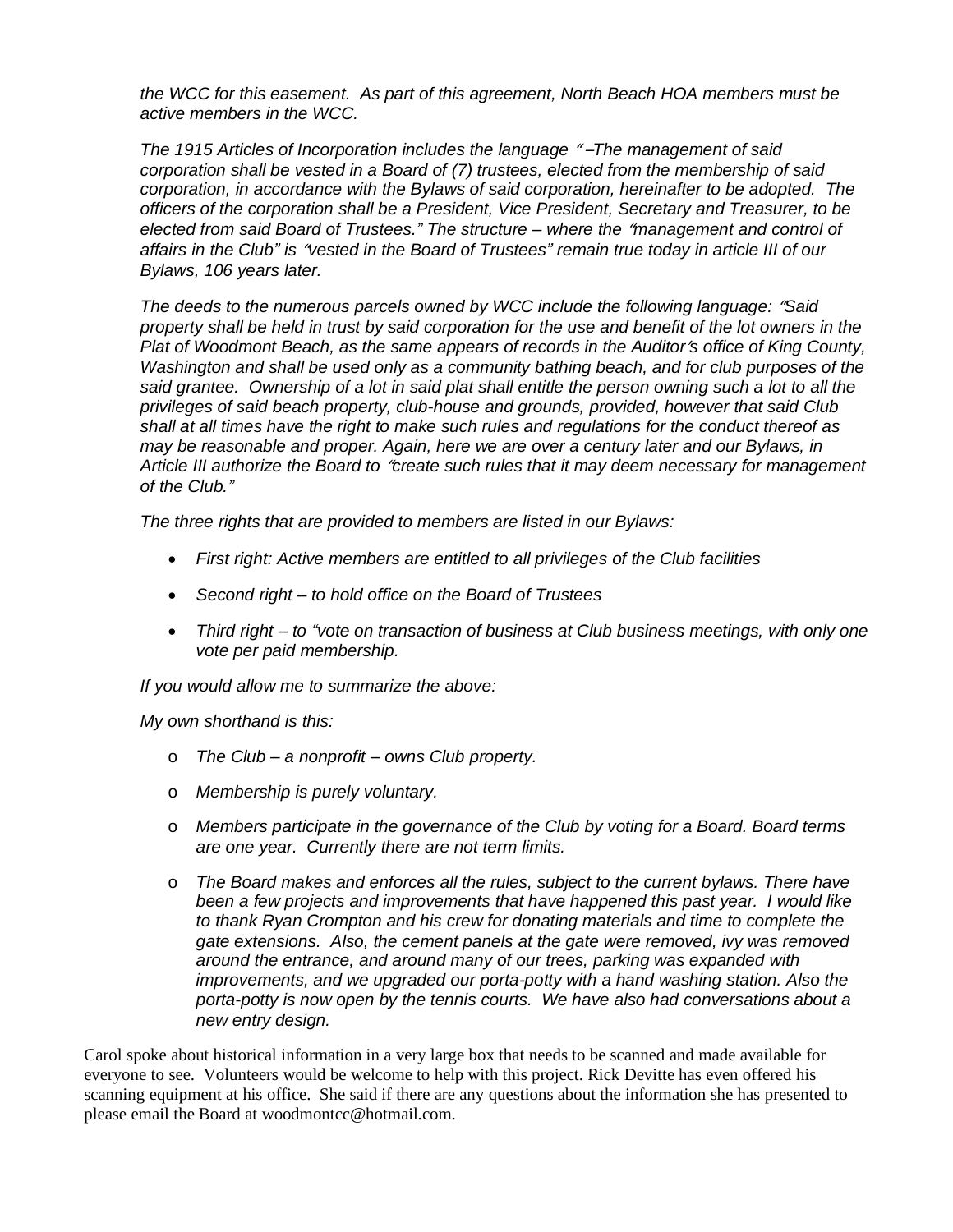Nancy continued with the President's message.

Now, I'd like to talk a little bit about the boat launch issue. The issue of launching boats on our beach has consumed a lot of time and emotional energy with this board and in recent months has been a very divisive debate in our community.

The Woodmont Country Club has never made regular use of the boat ramp for vehicles to access the beach. When the boat ramp was created, a tram was also put in adjacent to the ramp to allow a convenient way to get boats to the water. The boat ramp has been used primarily over the years for members to walk their row boats and kayaks to the beach and for pedestrian access. For years, the club has expected members to ask in advance for permission to drive on its beach, and this has happened a number of times over the years, usually to deliver construction-related supplies or equipment to homes on the beach.

In 2018, a different board created guidelines that also asked that launching only take place at high tide. This club has never supported members driving on the beach.

A motion passed in February to compromise and expand access to vehicles down to a 6 ft. tide. This was met with criticism so it was decided to not expand access any further unless a majority of the community expressed support. Some in our community called this biased. We call it democratic. The survey showed that a majority did not support a lower level, even if the votes for the two lower-level options were combined. Two-thirds of the community did appear comfortable with vehicles driving as far as the 6 foot tide level. That is why this soon-toexpire Board determined to take no further action. The survey, the original reports from the boat launch committee, the 69 pages of community comments, and any boat launch comments raised tonight will be available to the next Board.

Members will have an opportunity to ask questions or comment after the budget is presented, again after the Nominating Committee has presented the slate of officers, and again comment under Other Business/Announcements. Please limit your comments to 2 minutes to give everyone an opportunity to speak. Also, when voting is open for the budget and the slate of new board members, please remember there is only one vote per household. If you would like to make general comments to the membership, you may do it under Other Business/Announcements at the end of this meeting.

We may not be able to solve everyone's issues tonight, but please be respectful of the Board and each other. Thank you.

# **Treasurer's Report**

# **Approval of the Budget for 2021/2022**

The screen was shared to show a statement with the current year budget and the year to date actual financial information and Eileen explained the line items. Next the proposed budget statement for 2021/2022 was shared. She highlighted the legal defense line item, said we've never had to have this before, and are hopeful that we won't need to use it. She said it is the Board's fundamental responsibility to protect the club. With some discussion by members of legal challenges, we felt it was prudent to prepare and add this line item to the budget. Tennis Courts—this amount is based on a bid received. I want to give a little background information on this item. The tennis courts were in terrible shape 13 years ago. The club paid a lot of money to have them refurbished. At that time, the club decided to set aside a sum of money every year knowing that a maintenance expense was coming in about 10 years. The money from this line item is essentially coming out of our reserves and was a planned expense. She called for questions.

Kjersten Johansen asked why there needed to be money set aside for legal defense when the Board has liability insurance. Eileen responded that this is being put in the budget as protection.

Toni moved to approve the budget. Steve Ellis seconded the motion. Discussion: David & Kendra asked if their dues would go into the legal expenses. Eileen explained that yes, the dues go into the general fund and any costs for the club will come out of that fund. There was another question about how much is covered for our liability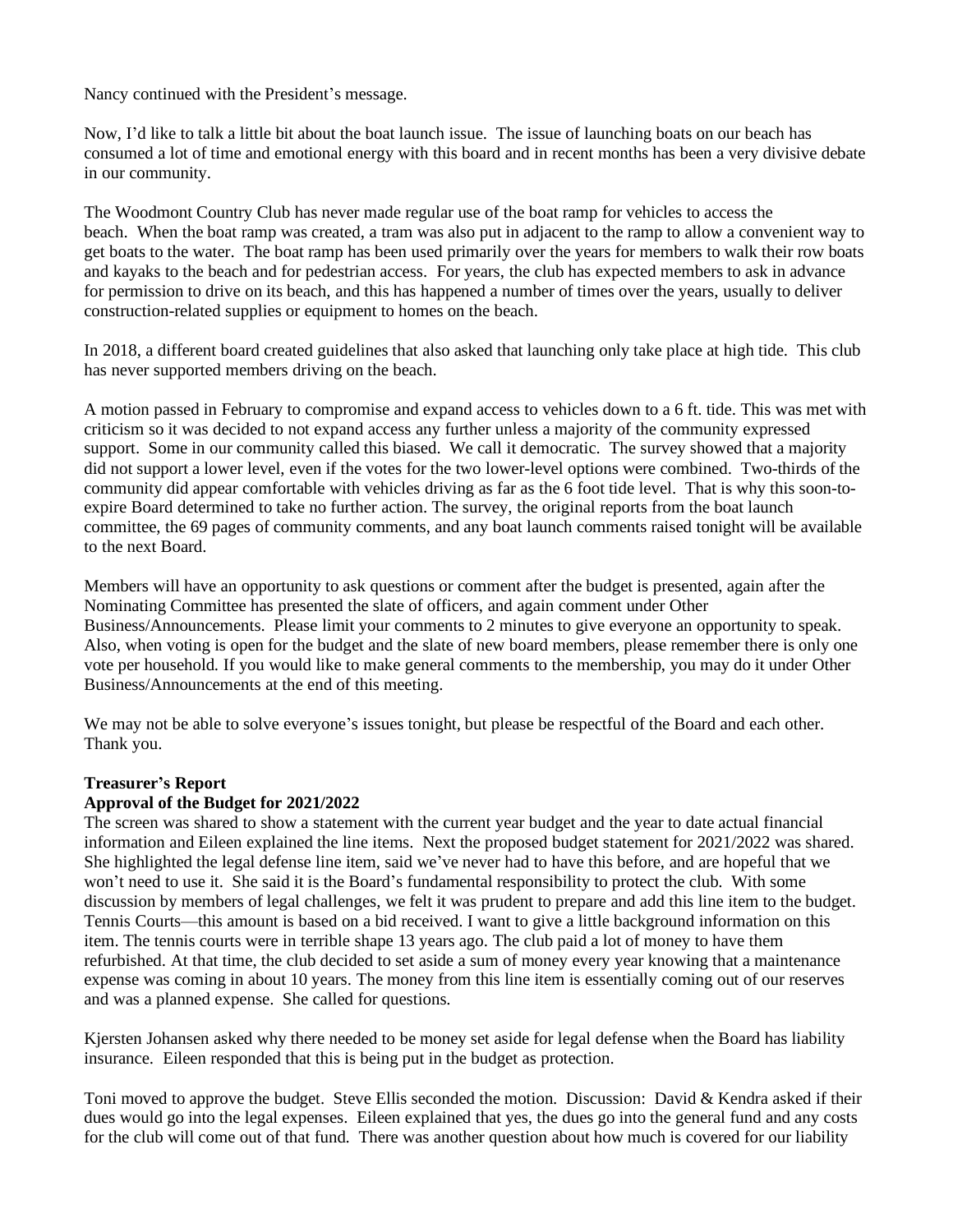insurance. Eileen said she does not recall but knows it has been researched and the coverage is adequate. Another question was if we are allowed to put our savings into an account that earns more money. Eileen said it is a good question for the new Board to possibly look into an avenue where our savings could earn more interest.

Nancy called for the vote and the polling was set up. The budget passed with 57 yes, and 12 no.

# **OLD BUSINESS**

## **Bylaws Revisions**

Brian Jacobson said Carol Belland and I shared a bylaw change proposal at our last membership meeting. Our intent was to build term limits and promote more access to the board, while still maintaining stability on the Board. Over time, there were other changes that were presented that came from the board as well. We appreciate that many people gave us some good feedback and some suggestions, and so we continue to make revisions and we considered some slightly different directions. But ultimately we felt that we were rushing and to have a quality final draft we needed more time and are recommending that we continue this work into next year. This will also allow us to seek input from a professional, so we are not presenting anything tonight on these revisions.

Nancy asked Jennifer to explain the chat…there appears to be confusion. Jennifer said that it is only open during public comment periods.

## **NEW BUSINESS**

## **Presentation of Slate of Officers**

Rick Devitte thanked Mary Eun for her work on this process. He said Mary did a great job and is a force of nature. He thanked the membership for trusting them with this responsibility. Mary went through a review of their process and how they proceeded with Board approval. She said that there was a 66% turnout which is tied with the biggest ever presidential election turnout. She said the message was clear who the voters wanted from the results of those contested elections. Mary said that Election Buddy allowed for the votes to be anonymous. She could tell whether members had voted or not, but not how they voted. She named those candidates on the slate as follows:

Brian Jacobson, President Dan Himelic, Vice President Susan Cweirtnia, Secretary Eileen Clemans, Treasurer Toni Lund, Maintenance Jim Stender, Bluff Management Melody Edmiston, Communications Gary McLean, Reservations/Tax Appeal Karin Stender, Social Ali Saccone, Membership

Mary asked if there were any questions on the slate. Stephanie Schuessler said there were questions that were not addressed after the budget. Nancy said once the polling was completed for the slate, we could circle back to those questions.

It was moved and seconded to accept the slate. The polling was set up. The slate passed with 70 yes, 8 no.

Nancy said apparently there's some question about the legal line item and our liability insurance and it's based on basic understanding of liability insurance which is intended to cover damages for accidents and other potential issues that occur on club property, not for lawsuits. The lawsuit line item is put in there, because we have had various comments that people want to seek legal action on issues that have come up in the club. That's why that line item was put in there and it's hopeful that we won't have to use it. I hope that answers the question. She added a reminder that if anyone wants to ask questions they need to indicate in the chat that they'd like to speak during public comment.

# **Committee Reports**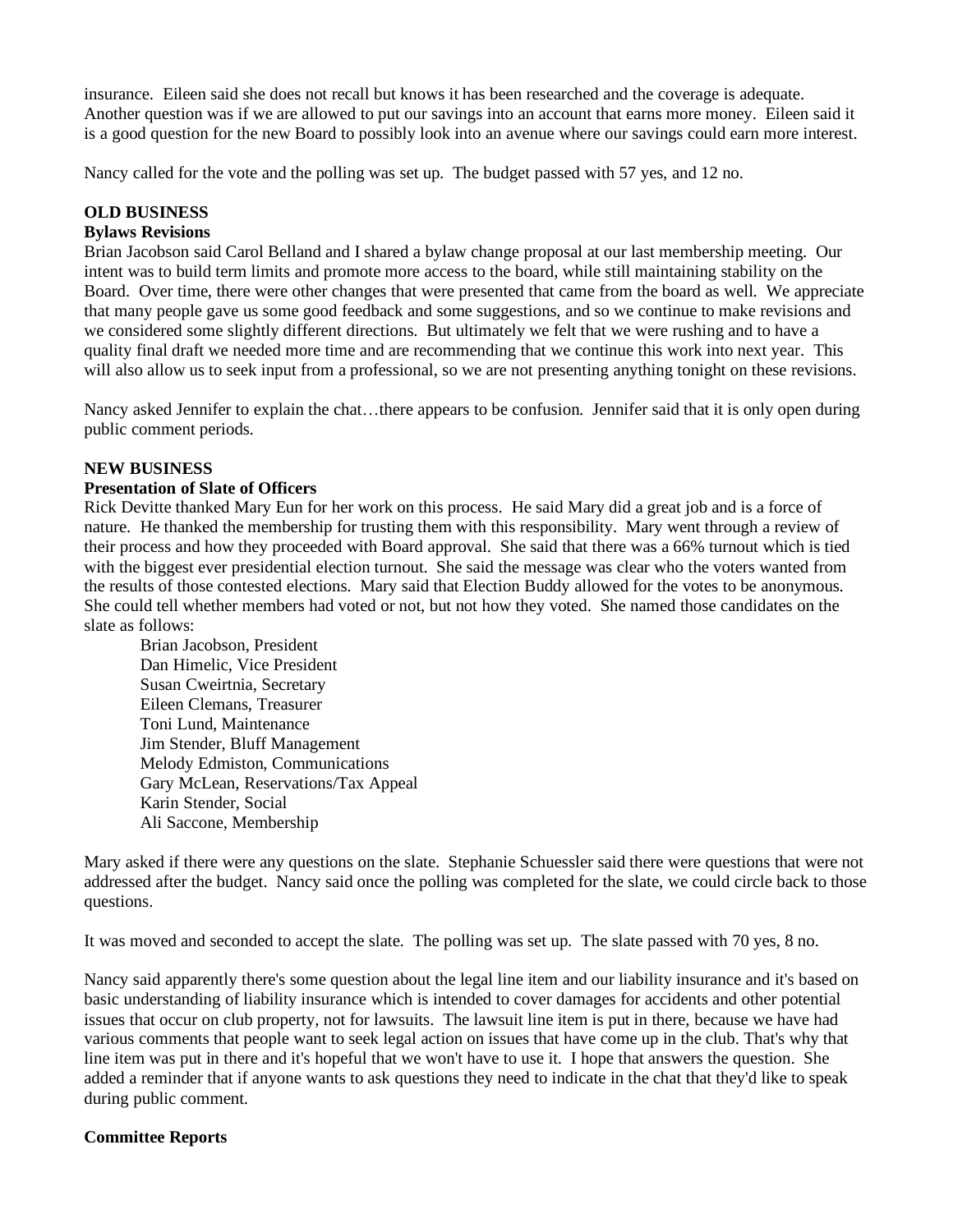Maintenance - Toni used her time to thank the many people who had helped in areas of maintenance. She reminded everyone about Earth Day cleanup which starts today through Saturday.

Social - Nancy suggested that everyone take a screen shot of the events for this year that is up on their screens. She said that hopefully this will happen with the Governor's guidelines. She called attention to Bootlegger Bash which will be called Plus 1, as it was supposed to happen last year, but could not due to Covid. She said that this event takes place every five years. She called attention to the Kid's Parade being led by Sharon Morehouse and Ali Saccone. She said that Membership comes up next and she will let Sharon talk about it there.

Membership - Sharon thanked Ali Saccone who has helped her with Membership for several years now and she feels they have put together a wonderful packet of information for new people. She said as far as the Kid's Parade, if you have any input or want to help out, to give her a call. She thanked all the people who have come before her to make this such a wonderful place to live.

Boat Storage - Brian said boat storage at the Plaza continues to be very popular, and so there is a chance this year that demand will exceed the space available for storing kayaks and paddle boards. If not all Members are served, we're confident that nearly all will be served. We're taking some measures to create more space this year. Paddle boards are going to be moved out of the rack to a separate rack and that will make space for more kayaks and for more paddle boards. There is talk of looking for creative ways to create more space for storage. Just in case we have to deny any households a spot at the Plaza, a lottery is going to be held this year to determine those who do get a spot. So if you are interested in storing your small boat or paddle board at the Plaza there is a form to fill out. It was sent in last Friday's blast and it'll be sent out again in tomorrow's and then the following Friday. We're asking you to complete that form by Friday, May 21 and then at that point we'll determine whether a lottery is necessary or not. And if it's necessary, we will have one on Sunday, May 23 involving those who had filled out that form. That will establish an order in which we will accommodate the members. If your name does get chosen for that, you will be allowed to store two kayaks or paddle boards or one of each provided that you indicated your interest in those boats when you filled out the form. You also have to make payment by June 1 if you are chosen for a spot in a lottery. If your payment is not in by June 1, then we will be going on to the next person on the list. We have had problems in the past. People not paying their dues when they're storing boats there, so if we're in a situation where people are waiting for spots, we will have to move on to the new people on the list.

Trees - Sue Clarke said some of our money in the budget was spent on ivy removal this past year and I just want to encourage the person that comes after me to continue with this, because we are losing trees, because of the infestation of ivy. She said we've been behind on this project and we need to protect our bluff.

# **OTHER BUSINESS/ANNOUNCEMENTS**

Dan Wahlstrom said that since November we've had a number of instances, at the corner of Marine View Drive and Woodmont Drive South at the sharp curve. One car ended upside down between my house and my neighbor. So we've put a small group of neighbors together to talk to the City Engineer about improving the safety of that corner. He invited anyone who was interested in joining their effort to let him know. He said he's very much interested in improving the safety and well-being of everyone using this hairpin corner.

Carol Belland said she wanted to speak to the insurance coverage and the dollar amount put in for legal in the budget. The Club pays for liability insurance which covers the directors and officers for any malfeasance by the directors and officers in doing their job. It also covers if there are any issues that may come up like someone hurting themselves on club property. The reason to put \$10,000 for legal advice is because legal advice is not covered by liability insurance. With legal advice you go out and you hire an attorney and you ask them for help. The reason we need to ask for help is because we have had many people threatening over these last few months to hire their own attorney to go after the board over issues, such as the boat launch. So for the board not to recommend having legal advice, they would not be doing their job. Our liability insurance would not cover this. Some of you are saying you are being "steamrolled" by putting this \$10,000 in the budget. It's money that may be spent, but not necessarily will be spent. It's the Board's responsibility to make sure they are covered in all ways and to protect the money of the Club.

Jeremy Brewer said he just wants relationships fixed here in the Community. He thinks the only way that can happen is to have a clear vote. He said he thinks the six foot rule is arbitrary and no details have been shared about what it means. He said setting rules on the boat ramp makes it very hard to use.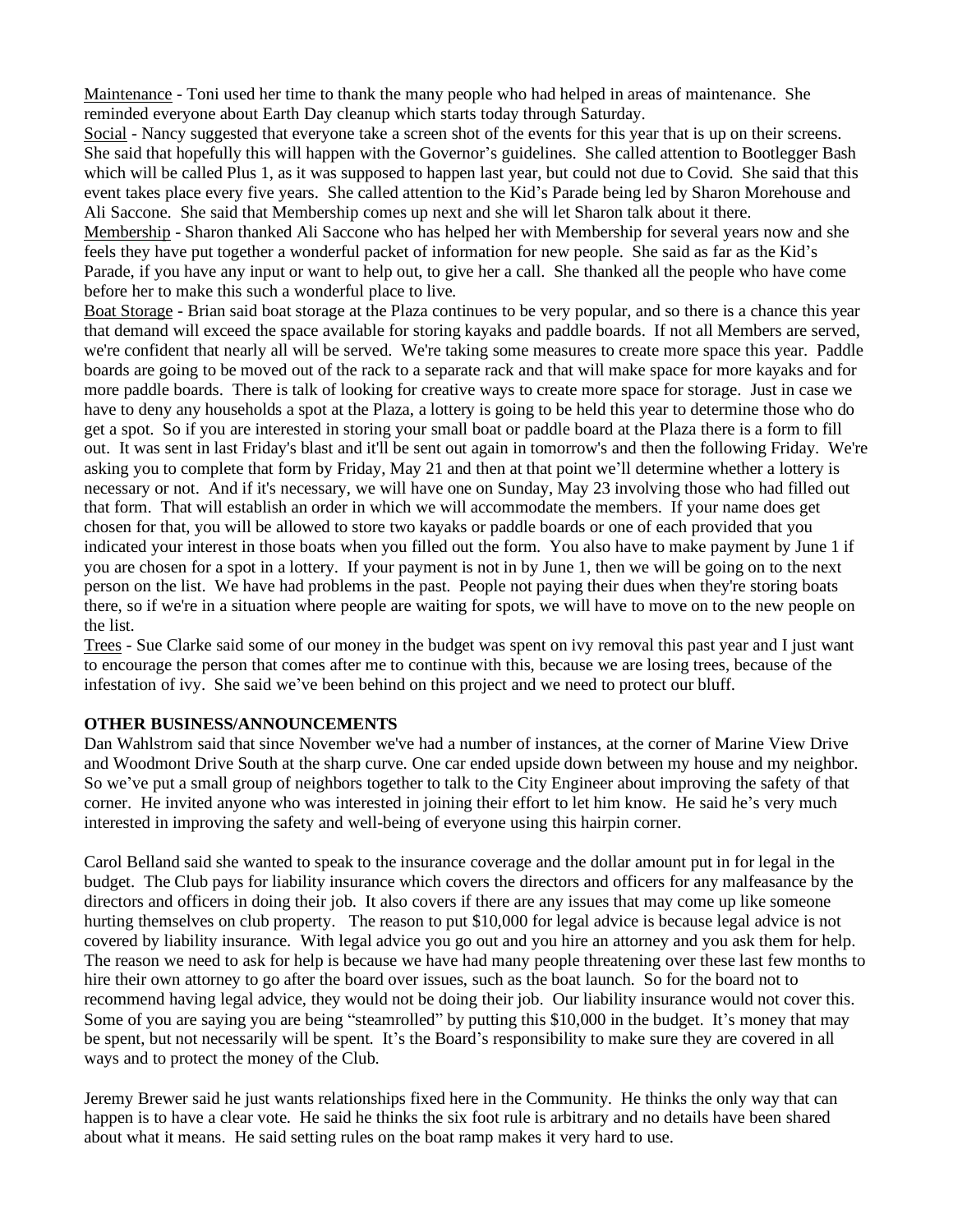Stephanie Schuessler said she wanted to clarify that people were able to speak…she said she wanted to stand up for everyone. There were questions in the chat that weren't answered that were cut off before the vote. She said she wanted to understand the process and that people were given the chance to speak.

Nancy said we called on people and when there were no more comments we went on with the vote. The rules were that people were to put in the chat that they wanted to speak, not to ask their questions in the chat.

Dixie Small said her comment was that people still wanted to speak and I thought that they needed to be heard before we approve the budget.

Nancy thanked Dixie. She said if those people will put their name in the chat now, we can hear their questions.

Rick Devitte said he agrees with Jeremy. I don't think this is going to go away, I think there needs to be more work done. He asked Brian Jacobson as the incoming President how he would handle the boat launch issue.

Brian Jacobson said that this is really a chance for people to make comments during this part of the meeting. That he is not willing to get into a dialogue about this now.

Ed Markquart said he would like to make a motion—is that permissible.

Nancy Kennedy said let me explain. You are welcome to comment on the boat launch issue if that's what you'd like to do. Unfortunately a motion is not recognized, because it is out of order. This board has already determined it will take no action on that matter during this expiring term. This board is presenting no motion. This was published to the membership and that's why it's not on the agenda. The matter may be addressed by a new board.

Ed Markquart thought it was really important that a 50% legal majority come from the general membership. He said he felt it was important that the general membership decide on the launching of watercraft and not the old board or the new board. He felt that a vote was important so the new board would know how the membership felt on the issue.

Doug Andrews said he was really disappointed in some of the comments that were made throughout this process that this beach community has such a lack of awareness of the environmental impact that driving on the beach has and he would like to have the entire community talk about that.

Stevin John said he appreciates the opportunity to comment on on this so everyone can hear our thoughts. He said he thinks it's kind of sucky that we can't have a discussion with the board members about things that are important to us. He said we're not allowed to ask questions during these open comment periods, then where else can we have these discussions? He said it seems that on Facebook, when you try and comment or ask questions, then our comments get deleted.

Nancy said she could respond to this. She said you are welcome to send us an email to our official email address and those are promptly responded to. She said social media is not the place to air your differences, but you are welcome to attend any board meeting.

Susan Cwiertnia said I want to thank everybody for their time and for attending this meeting. I know this is a really divisive issue and it kind of breaks my heart, because when I first moved to this community it was wonderful. People pulled together to have wonderful events and now, when I talk to people certain people are afraid to walk on the beach or to go to events, because they're being accosted. This board has given everybody a fair chance to have a voice. They allowed us to have surveys, they allowed us to have comments. I'm kind of concerned because it's feels like some people feel like it's not about a majority, it's more about the more you complain and the more you vocalize, the more you will get what you want.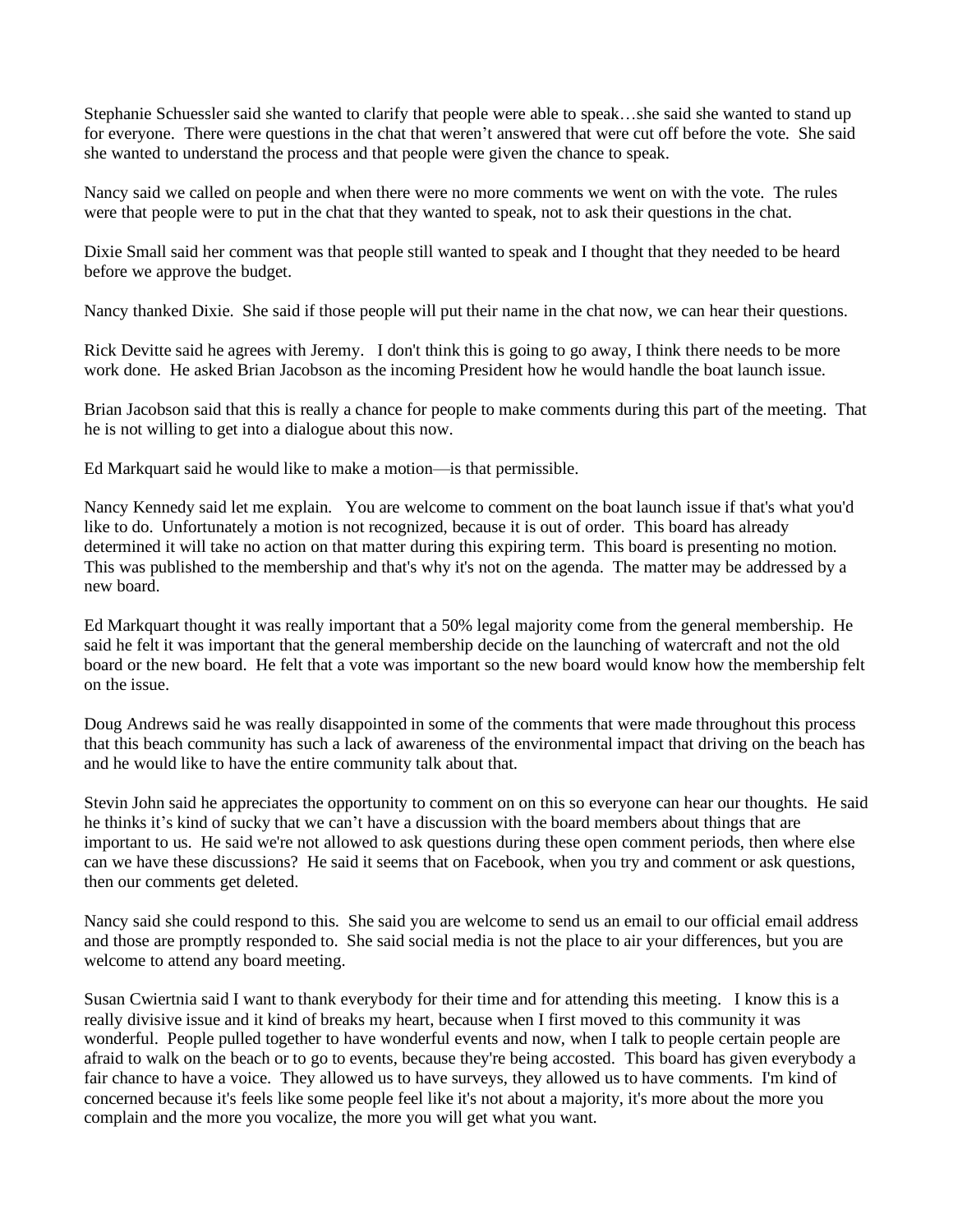I'm thinking people are really frustrated with all the constant abuse of the the emails. Because the emailing distribution list has gotten out, there's a lot of people in this Community that might feel differently, but they're trying to be respectful of the rules and the regulations. I would just like to ask everybody if you have comments, address them to the board, go to the meetings. I feel like not everybody's having their voice and their concerns heard, thank you.

Karen Lee said she thinks that there has not been a true dialogue where people can be heard and there's been a perception of a lack of transparency, whether that's been intended or not, that's how it has landed. She said Governor Inslee announced that by June 30 the state of Washington would open up. She said she would like to make a motion that we have a special meeting in the summer in July, and we can all face to face speak to two options for the boat launch issue where people can be heard.

Nancy said we are not accepting motions from the floor during this meeting.

Karen Lee said this is for the next board and for a face-to-face meeting in the future.

Ed Markquart said it was his understanding that it was appropriate to bring a motion to the general membership and he thought it was right to do this.

Nancy said our bylaws do not speak to members bringing motions to the floor…they must be brought by a board member. She said all active members have a right to vote for the budget, the slate of officers and any issues brought forward by a board member. She said this board has already stated that it won't take any further action on this issue…that's why it wasn't on the agenda.

Steve Edmiston said Nancy is correct. He said he has read these bylaws many times and the affairs and governance of this Club are vested in the Board. This non-profit gives the power to the board to make the rules. The rules of the club come from the board and it has always been this way for 106 years. Now, sometimes that feels weird because we're all sitting here, why can't anyone throw up their hands. But it actually is explained in those same bylaws and I think Nancy touched on it that Members have three rights one is, we can run for office it's right there in the bylaws. Two, we can vote if a matter is brought to the Members and that's what the board, does it brings matters to the Members and then a member that's active can vote. Third, just like any club like a health club or a restaurant club, if you join the club you get some privileges to use the property. And the most important democratic part of that to me is is that we get to vote for the trustees, all 10 positions and that's where our democracy is exercised. And if we're all mad at the end of next year guess what we do, we would vote for different people. It's not really any different than any city council meeting in the city of Des Moines, we vote them in. We can't really run down there as citizens, even though we voted them in, stand up and make a motion, they would kind of scratch their heads and look at us like we're strange creatures. Because that's not how that form of governance works and it's not how our form of governance works. It makes sense, it feels weird in the moment but you know we've done it for 106 years we do get to participate in voting for our board and that's how we govern.

Anet Fox said she has a jet ski and our boat ramp is the last place she would launch. She said she has real issues with driving on the beach. She said there are other issues that need to be addressed besides the six-foot rule like parking, liability, visitors. She doesn't agree with the six-foot rule but the board made a decision and that is a democratic process. She said she did not like all this entitlement, name calling and steamrolling. She said I've lived here for 17 years and I've never seen people be so nasty to each other, and I really feel bad about that.

Kjersten Johansen said she was curious about not being able to make motions from the floor because I have been in at least two general membership meetings where that has been allowed so that is an established precedent.

Stephanie Schuessler said she would like to hear answers to questions. She said Ed worked really hard on his motion and now the rules are being changed. She wants to ensure everyone is treated fairly.

Nancy said at this point we are just hearing comments.